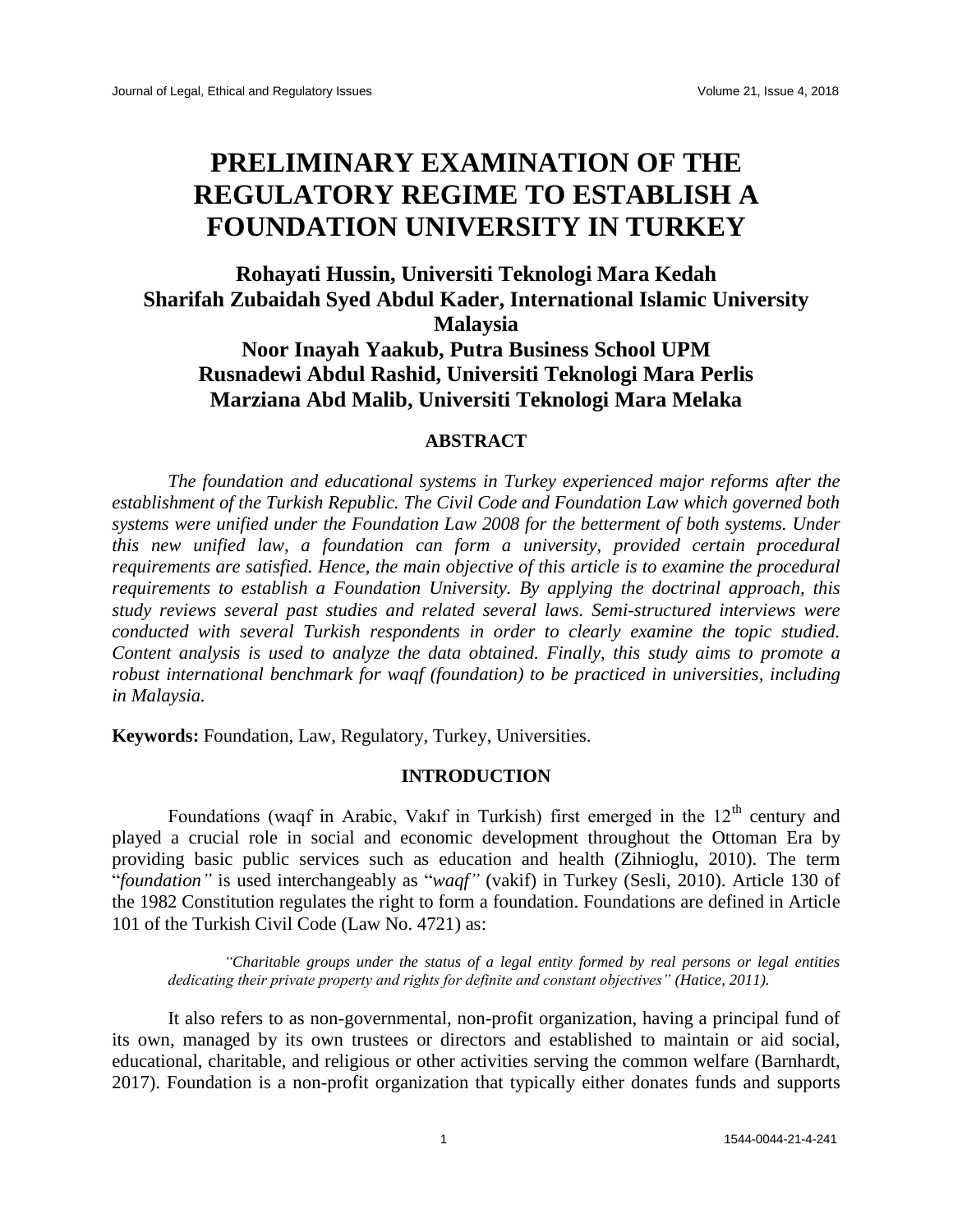other organizations or provides the source of funding for its own charitable purposes (Driver, 2010). It is formed by the allocation of sufficient assets and rights by real or legal persons, for specific and continuous purposes (Bulut & Sarikatipoglu, 2013). Two basic elements form the definition of a foundation: (1) dedicated assets; (2) the purpose to which those assets are dedicated. Since the existence of foundations is older than the Turkish Republic itself, within the Turkish legal system, there are two major types of foundations: (1) foundations established prior to the Turkish Civil Code; (2) foundations established as per Turkish Civil Code (Alias, 2011). Foundation can be formed provided it is not contrary to the characteristics of the Republic defined by the Constitution, Constitutional rules, laws, ethics, national integrity and national interest; or with the aim of supporting a distinctive race or community (Article 101/IV) (Hatice, 2011).

# **LITERATURE REVIEW**

Koc (2013) has thoroughly discussed the evolution of the role of foundation in higher education in Turkey. His discussion covers seven different periods as follows:

- 1. Seljuks Ottoman and early Ottoman period (1000-1300s).
- 2. Ottoman period between (1450-1600s).
- 3. Ottoman period between (1600-1920).
- 4. Early Republic era (1920-1950).
- 5. Intermittent Democratization Era of Republic (1950-1980s).
- 6. Era under the Higher Education Council (YOK) (1980-2007s).
- 7. Recent changes in YOK and emergence of foundation universities (2007-2012).

Koc (2013) further elucidated that the major modification of foundations occurred after the establishment of the Republic of Turkey in 1923. In this era, the *"Awqaf and Shariyya Ministry"* was eliminated and a legal body under the state was established known as *"Directorate General of Foundation"* (DGF). This body has taken control of all ancient foundations and newly formed foundations. Shafii et al. (2015) have explained on the roles of DGF as mentioned in Article 35 of Foundations Law 2008.

Furthermore, Hatice (2011) observed that the establishment of the Turkish Republic has reformed the foundation and educational systems. The Foundation Law 2008 became a new law to regulate and unify both systems. According to Hatice (2011), more foundations are expected to be formed under this new law as it provides detailed regulations regarding foundations. A well-known Turkish expert, Cizakca (2016) explored the development of waqf (foundation) in Turkey till the present and he confirmed that the Foundation Law 2008 grants full personality to waqf (foundations).

Bulut & Sarikatipoglu (2013) in their study explained the procedural requirements of how foundations could be established. They also illustrated the important of tax exemption laws to be enacted. The tax initiative should be given to foundations so that it will encourage more individuals to form foundations. However, for foundations to be tax exempted there are certain conditions to be fulfilled such as activities of the foundation should involve public at large and offer amenities which contribute to the State's public service duty.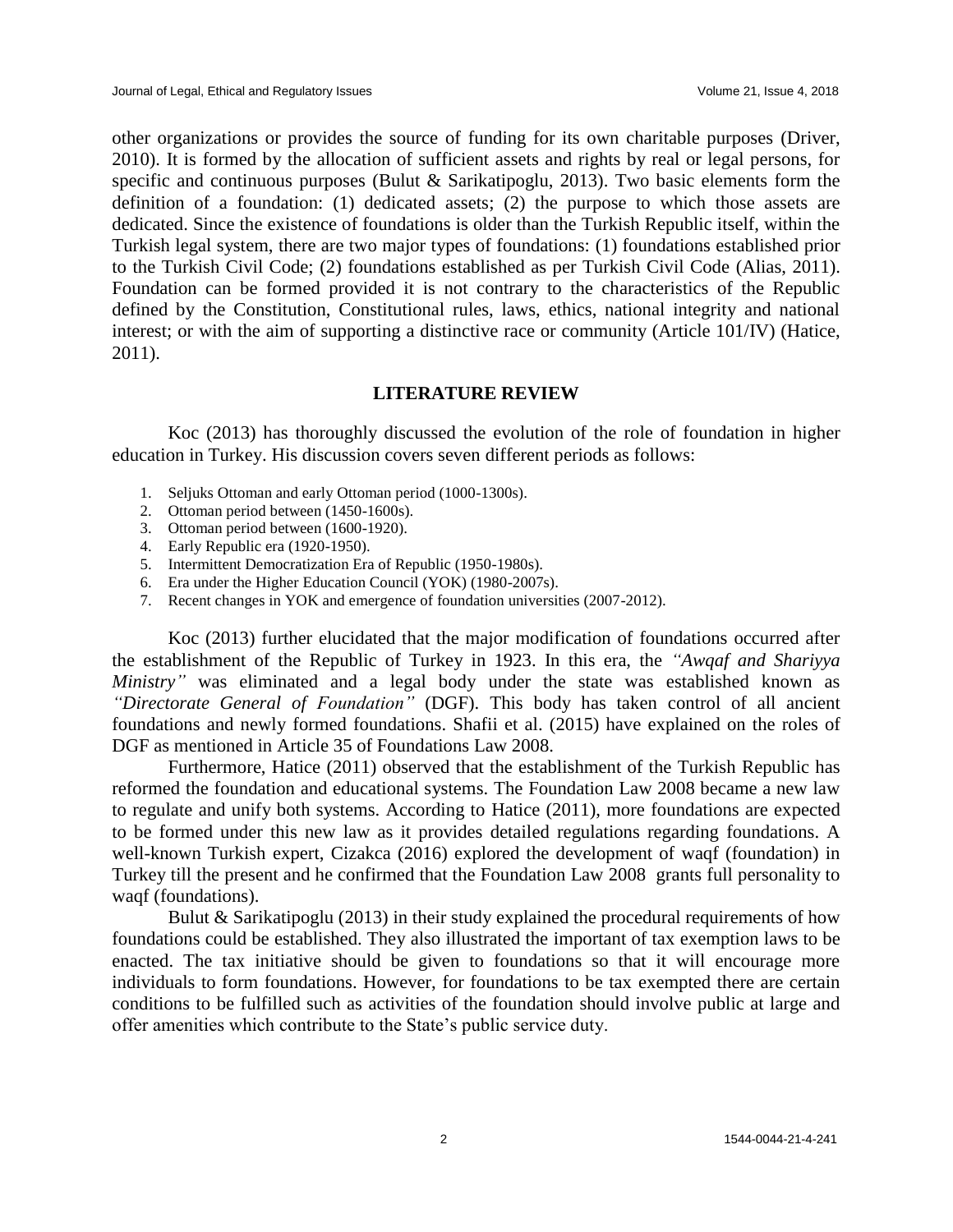# **METHODOLOGY**

This study adopts the doctrinal and fieldwork approaches. The first approach is a librarybased research was conducted in respect of scrutinizing the secondary data from both primary and secondary sources. The primary sources include several Turkish laws which were reviewed apart from referring to the secondary sources such as books, thesis, articles published in journals, conference proceedings and so on as has been explained by (Yakin, 2007).

As for the second approach, the researchers precisely focused on the fieldwork for the collection of primary data. It involved face to face semi-structured interviews with four Turkish respondents from Prime Ministry Directorate General Foundation, in Ankara Turkey which was conducted on  $9<sup>th</sup>$  February 2017. A semi-structured interview approach was employed because it gives the respondents a degree of freedom to explain their views and experiences as well as allows the researchers more flexibility to control over time, content, and the sequence of the interview (Siraj, 2012). Then, the data collected were analyzed using content analysis method. Nonetheless, due to the limitation of time and budget, the researchers were not able to collect the data from any Turkish universities established by foundations however, it will be considered in the future study.

## **RESULTS AND DISCUSSION**

There are two types of universities in Turkey namely State University and Foundation University. These universities are controlled by the Ministry of National Education which are supervised by the Council of Higher Education (CoHE) (Hussin et al., 2016). However, this article only focuses on Foundation University which is considered having a similar nature to a waqf university in Malaysia based on a study conducted by (Mahamood & Rahman, 2015). Turkey has introduced a Foundation University since 1984 (Yalcintan & Thornley, 2007) and it then gradually increased up to 84 in the year of 2016 (Kayadibi et al., 2016). The number then further increased to 98 in 2017. Among them, there are two universities which are unique because they are Waqf Universities which are sustained from the historical waqfs of Ottoman State, namely Fatih Sultan Mehmet Waqf University and Bezmialem Waqf University. These two universities are administered by the General Directorate of Foundations (DGF) under the Prime Minister's Department in the Republic of Turkey (Davut Gazi Benli, personal communication,  $9<sup>th</sup>$  February 2017). Foundation University is a private and non-profit higher education. There are certain legal procedures that need to be followed before the formation of a Foundation University, most importantly of which is that prior to the Foundation University establishment, there must be a foundation.

### **Procedural Requirements for Foundation Establishment**

Bulut & Sarikatipoglu (2013) demonstrated that the procedural requirements to establish a foundation consist of the act of establishment, the legal competency of the founder and the registration of the foundation. The foundation must satisfy some pre-requisite conditions to stand on legal grounds. The purpose of a foundation establishment is freely decided by the founder if it is compatible with Turkish laws. It is observed that the procedures for approval do not take much time (Davut Gazi Benli, personal communication,  $9<sup>th</sup>$  February 2017) depending on the quantity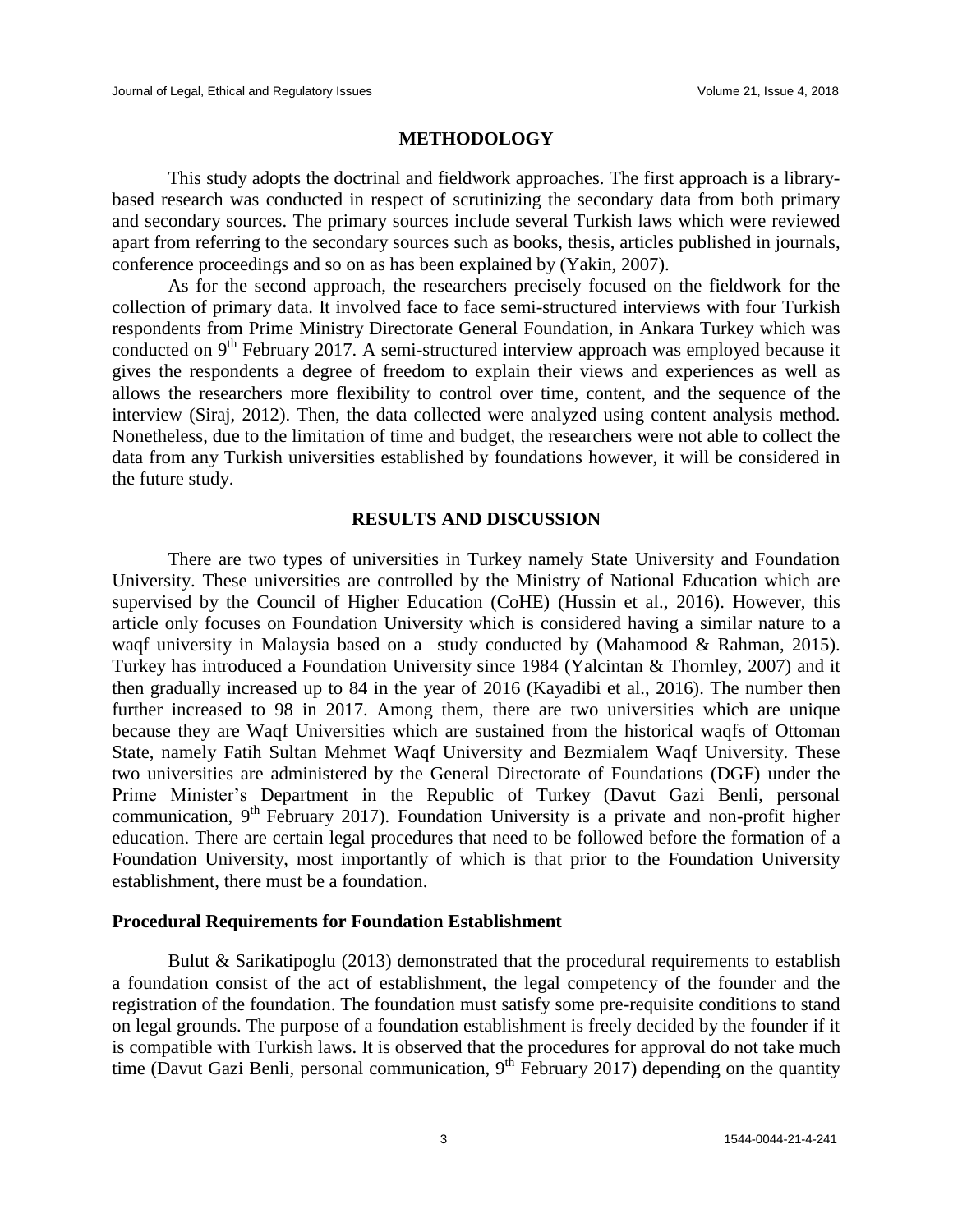of workload at the court (Adnan ER, personal communication, 9<sup>th</sup> February 2017). Adnan further added that the foundation establishment must be within the framework of the Turkish civil court.

The intention to establish a new foundation is declared in a *"trust deed"* (Bulut & Sarikatipoglu, 2013). Therefore, the foundation deed needs to be prepared beforehand. In the deed, there should be mentioned the aims, revenue, and properties of the foundation and others. The minimum amount of expenses for the foundation to start operating is 60 thousand TL. The deed should expressly specify that this foundation has the right to form a university. Without such stipulation, the DGF will not give the required permission to form a university (Gulsen Disli, personal communication,  $9<sup>th</sup>$  February 2017). It is for the court to decide whether the foundation could be formed or not based on the report prepared by the Legal Advisory in DGF (Davut Gazi Benli, personal communication,  $9<sup>th</sup>$  February 2017). In preparing the report, the Legal Advisory in DGF will determine whether the foundation's written trust deed complies with Turkish laws. Upon compliance, the DGF will send the report to court for further action. The verdict of the court will determine whether the foundation is permitted to be formed or not. If no legal issue arises, the foundation can start to function. The foundation must be registered with the DGF according to Article 102 of the Turkish Civil Code numbered (Law No. 4721) (Bulut & Sarikatipoglu, 2013) and after the official gazette, the foundation can start to operate (Hacer Coskun, personal communication,  $9<sup>th</sup>$  February 2017).

# **Procedural Requirements and Administrative Powers Related to Foundation University**

After the foundation is legally formed, the next procedure for the foundation to establish a university is to apply to the Council of Higher Education (CoHE). The foundation should support its application with documents such as material, equipment, the adequate amount of money or any other economic value is allocated to meet the minimum 20% yearly expenditure of the institution (Additional Article 3 of Law No. 2547) for its stated purpose. If all the procedures are fulfilled, CoHE can allow a university to function within the framework of the Constitution and Higher Education Law (Law No. 2547) (Hatice, 2011).

It is important to note that foundation and university are two separate entities even though the university is formed by the foundation. Consequently, even if the foundation ceases, the university's legal status remains. As such, all the assets, movable and immovable, allocated by the foundation to the university will be the university's property. In addition, if the foundation later needs to be closed, the authority of the university will be relocated by the DGF to other foundations with similar objectives (Additional Article 15 of Law No. 2547).

Article 130 of 1982 Constitution provides that a university established by the foundation is subject to the provisions of Institutions of Higher Education in terms of the academic activities, recruitment of teaching staff and security, except for financial and administrative matters. According to the Constitution, the Council of Higher Education (CoHE) has specified that the academic staff contract in a Foundation University is an administrative contract, therefore, any disagreements arising from this contract should be settled in administrative courts (Division VIII of Council of State, Date: 04.02.2003, No. 2002/557-2003/561).

In addition, a Foundation University is governed by the administrative powers of the Trustee Board comprising of at least seven people (Arslan, 2013). They represent the legal body of the university. Members of the Trustee Board are chosen by the governing body of the foundation. The members should hold the necessary qualifications for public office. However,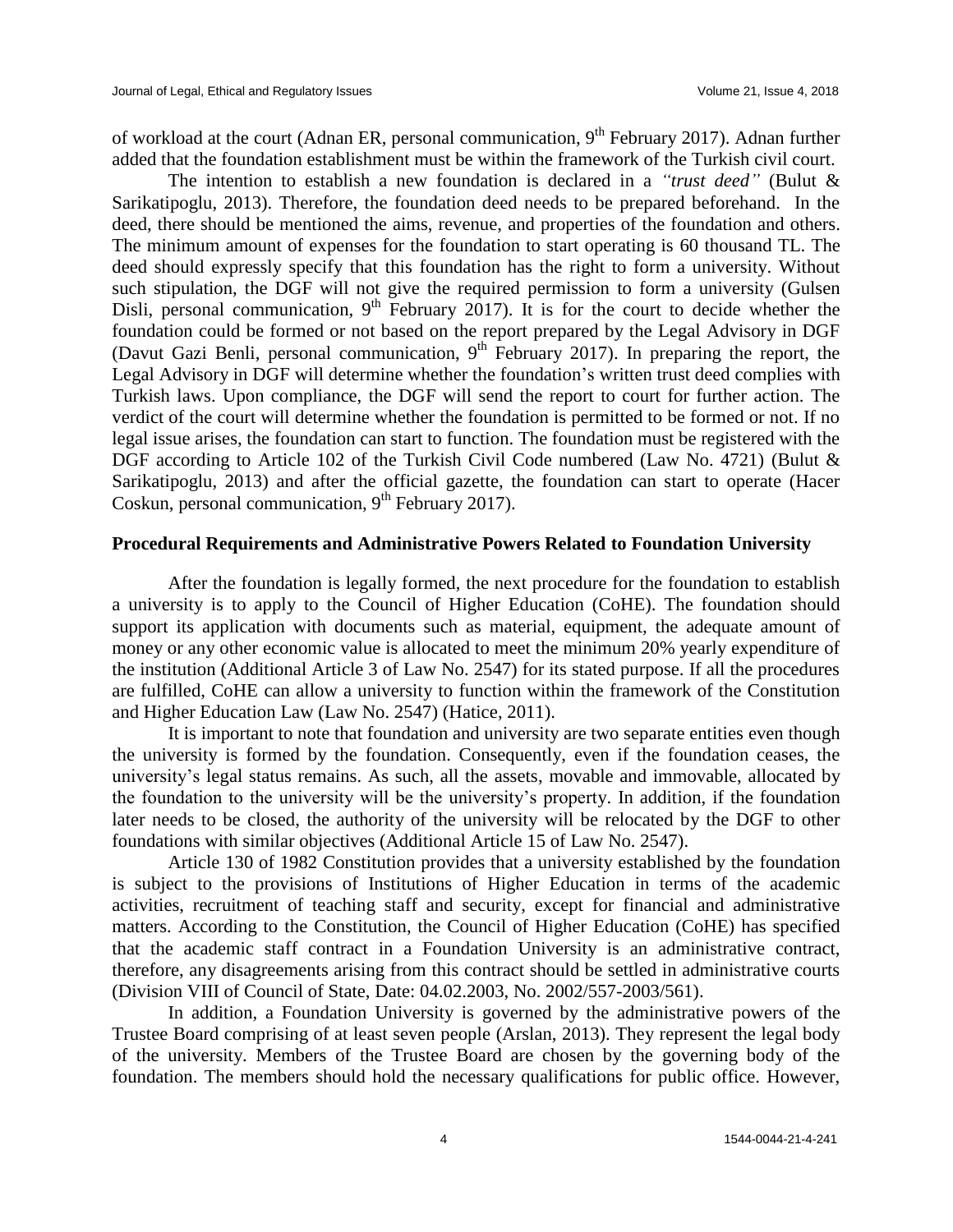there is no age limit for them if they comply with the qualification requirements for public services post. As well as, at least two-thirds of them should have a bachelor's degree. The Trustee Board selects a chairman among their members (Additional Article 5 I of Law No. 2547).

Besides, they also appoint a director of the university upon the approval of the CoHE. Another function of the Trustee Board is to make or terminate the contracts of the other administrators and academic staff and other employees. They also oversee the budget of the university. In the same way, the Trustee Board needs to carry out other functions regulated by law. In carrying out their functions, the Trustee Board can delegate some powers, which they think reasonable, to the administrators of the university (Additional Article 5 II of Law No. 2547).

The Rector is determined by the Board of Trustees (Article 13a of Law No. 2547) and must be made a member of the Board of Trustee and is empowered to execute the decision of the board. However, in practice, this system has been criticized, because of the possibility of the Board of Trustees may interfere in the Rector's business. Therefore, it is recommended that the Rector should be appointed by the President of the Republic as well as state universities and should be the authorizing officer of the university.

# **CONCLUSION**

Having discussed all the procedural requirements above, the researchers believe that this study will promote a robust international benchmark for waqf practiced in universities, including in Malaysia especially in terms of laws regulating the formation of a Foundation University. The standard procedures stipulated by laws for the establishment and running of a Foundation University would become a good guideline to be followed by the individual who intends to form the foundation. Besides, legal compliance will protect the status of the Foundation University as well as other stakeholders involved. Furthermore, the researchers opine that the standard procedures regulated by the Turkish government display their seriousness in ensuring the sustainability of Foundation Universities in the future.

#### **REFERENCES**

- Alias, T.A.R.M. (2011). *Unleashing the potential of the waqf as an economic institution in Malaysia: Policy, legal and economic reforms*. International Centre for Education in Islamic Finance: Kuala Lumpur.
- Arslan, H. (2013). Effectiveness of board of trustees in university governance. *European Journal of Research on Education*, *1*(3), 6–13.
- Barnhardt, C. (2017). Philanthropic foundations social agendas and the field of higher education. In B. Michael (Eds.), *Higher education: Handbook of theory and research* (pp.181–258). Iowa USA: Springer International Publishing.
- Bulut, I., & Sarikatipoglu, A. (2013). *The establishment of foundations and the tax exemption according to Turkish law.*
- Cizakca, M. (2016). Current development of waqf properties in selected countries and their socioeconomics roles. In M.I.A. Mohsin, Z. Iqbal, J. Sultan, & M. Asutay (Eds.), *Financing the development of old waqf properties classical principles and innovative practices around the world* (pp.37–220). New York: Springer Nature.
- Driver, C. (2010). Funding resources. In *Guidelines for writing successful grant proposals for nonprofit organizations* (pp.152–162). United States of America.

Hatice, K. (2011). *Impacts of waqf law on the educational system in modern Turkey*.

Hussin, R., Rashid, R.A., & Yaakub, N.I. (2016). Exploratory study on waqf implementation in Malaysian public